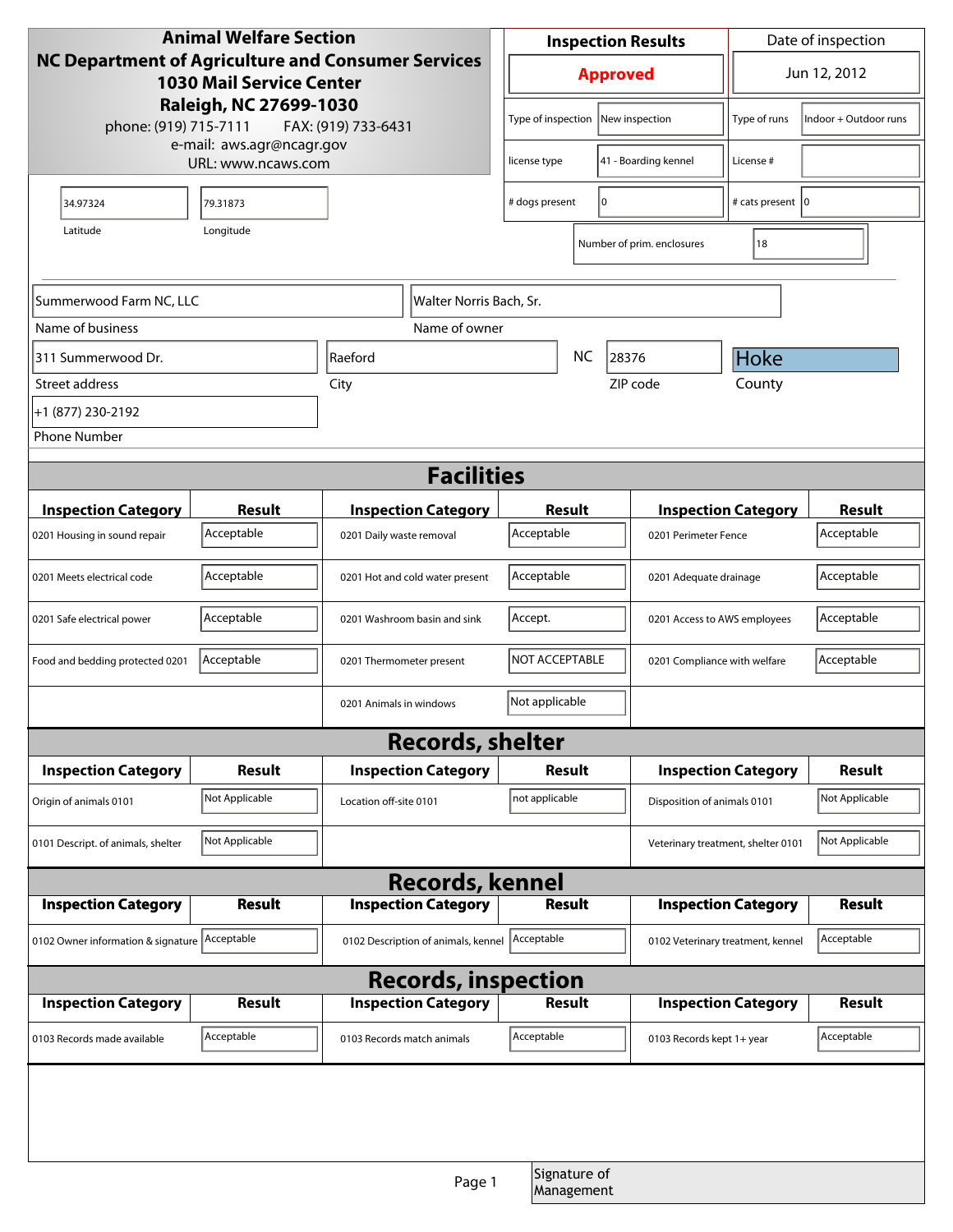| <b>Animal Welfare Section, NCDA&amp;CS</b>       |                                                    |                                    | <b>Inspection Results</b> |                                   | Date of inspection                 |               |  |  |  |
|--------------------------------------------------|----------------------------------------------------|------------------------------------|---------------------------|-----------------------------------|------------------------------------|---------------|--|--|--|
| Inspection Report, continued                     |                                                    |                                    | <b>Approved</b>           |                                   |                                    | Jun 12, 2012  |  |  |  |
|                                                  | Summerwood Farm NC, LLC<br>Walter Norris Bach, Sr. |                                    | Raeford                   |                                   |                                    | <b>NC</b>     |  |  |  |
| <b>Indoor facilities</b>                         |                                                    |                                    |                           |                                   |                                    |               |  |  |  |
| <b>Inspection Category</b>                       | Result                                             | <b>Inspection Category</b>         | Result                    | <b>Inspection Category</b>        |                                    | <b>Result</b> |  |  |  |
| 0202 Ambient temperature, indoor                 | Acceptable                                         | 0202 Ventilation, indoor           | Acceptable                | 0202 Lighting, indoor             |                                    | Acceptable    |  |  |  |
| 0202 Imperv./Sanitary surf., indoor              | Acceptable                                         | 0202 Drainage, indoor              | Acceptable                |                                   |                                    |               |  |  |  |
| <b>Outdoor facilities</b>                        |                                                    |                                    |                           |                                   |                                    |               |  |  |  |
| <b>Inspection Category</b>                       | Result                                             | <b>Inspection Category</b>         | Result                    |                                   | <b>Inspection Category</b>         |               |  |  |  |
| 0203 Impervious surfaces, outdoor                | Acceptable                                         | 0203 Housing, 1 per animal         | Acceptable                |                                   | 0203 Protection from elements      |               |  |  |  |
| 0203 Owner advised, outdoor                      | Acceptable                                         | 0203 Drainage, outdoor             | Acceptable                |                                   |                                    |               |  |  |  |
| <b>Primary enclosures</b>                        |                                                    |                                    |                           |                                   |                                    |               |  |  |  |
| <b>Inspection Category</b>                       | Result                                             | <b>Inspection Category</b>         | Result                    |                                   | <b>Inspection Category</b>         |               |  |  |  |
| 0204 Drainage prev. cross contam.                | Acceptable                                         | 0204 Fence height >= 5 feet        | Acceptable                |                                   | 0204 1:10 ratio, person: human     |               |  |  |  |
| 0204 Surf. impervious to moisture                | Acceptable                                         | 0204 Enclosure is escape proof     | Acceptable                |                                   | 0204 Cats, $>=$ 4 sq. ft. / adult  |               |  |  |  |
| 0204 Prevent contact with wood                   | Acceptable                                         | 0204 Solid resting surface         | Acceptable                |                                   | 0204 Cats, $<= 12$ / enclosure     |               |  |  |  |
| 0204 Enclosures in sound repair                  | Acceptable                                         | 0204 Cats, raised resting surface  | Not Applicable            |                                   | 0204 Cats, 1 litter pan / 3 adults |               |  |  |  |
| 0204 Size of enclosure                           | Acceptable                                         | 0204 Dogs, supervision if > 4      | Acceptable                |                                   |                                    |               |  |  |  |
|                                                  |                                                    | Feedina                            |                           |                                   |                                    |               |  |  |  |
| <b>Inspection Category</b>                       | <b>Result</b>                                      | <b>Inspection Category</b>         | <b>Result</b>             | <b>Inspection Category</b>        |                                    | <b>Result</b> |  |  |  |
| 0205 Feeding, 1x / day, adult                    | Acceptable                                         | 0205 Feeding, 1 bowl / adult       | Acceptable                | 0205 Feeding, commercial food     |                                    | Acceptable    |  |  |  |
| 0205 Feeding, bowl in good repair                | Acceptable                                         | 0205 Feeding, quality food         | Not Applicable            | 0205 Feeding, bowl is protected   |                                    | Acceptable    |  |  |  |
| 0205 Feeding, 2x / day, young                    | Acceptable                                         |                                    |                           |                                   |                                    |               |  |  |  |
| <b>Watering</b>                                  |                                                    |                                    |                           |                                   |                                    |               |  |  |  |
| <b>Inspection Category</b>                       | <b>Result</b>                                      | <b>Inspection Category</b>         | <b>Result</b>             |                                   |                                    |               |  |  |  |
| 0206 Watering, continuous access                 | Acceptable                                         | 0206 Watering, bowl in good repair | Acceptable                |                                   |                                    |               |  |  |  |
| Sanitation/Employees/Classification & Separation |                                                    |                                    |                           |                                   |                                    |               |  |  |  |
| <b>Inspection Category</b>                       | <b>Result</b>                                      | <b>Inspection Category</b>         | Result                    | <b>Inspection Category</b>        |                                    | <b>Result</b> |  |  |  |
| 0207 Waste removal 2x / day                      | Acceptable                                         | 0207 Grounds overgrown             | Acceptable                | 0207 Young given social interact. |                                    | Acceptable    |  |  |  |
| 0207 Animals removed while clean                 | Acceptable                                         | 0207 Pest Control                  | Acceptable                | 0207 Species separated            |                                    | Acceptable    |  |  |  |
|                                                  |                                                    |                                    |                           |                                   |                                    |               |  |  |  |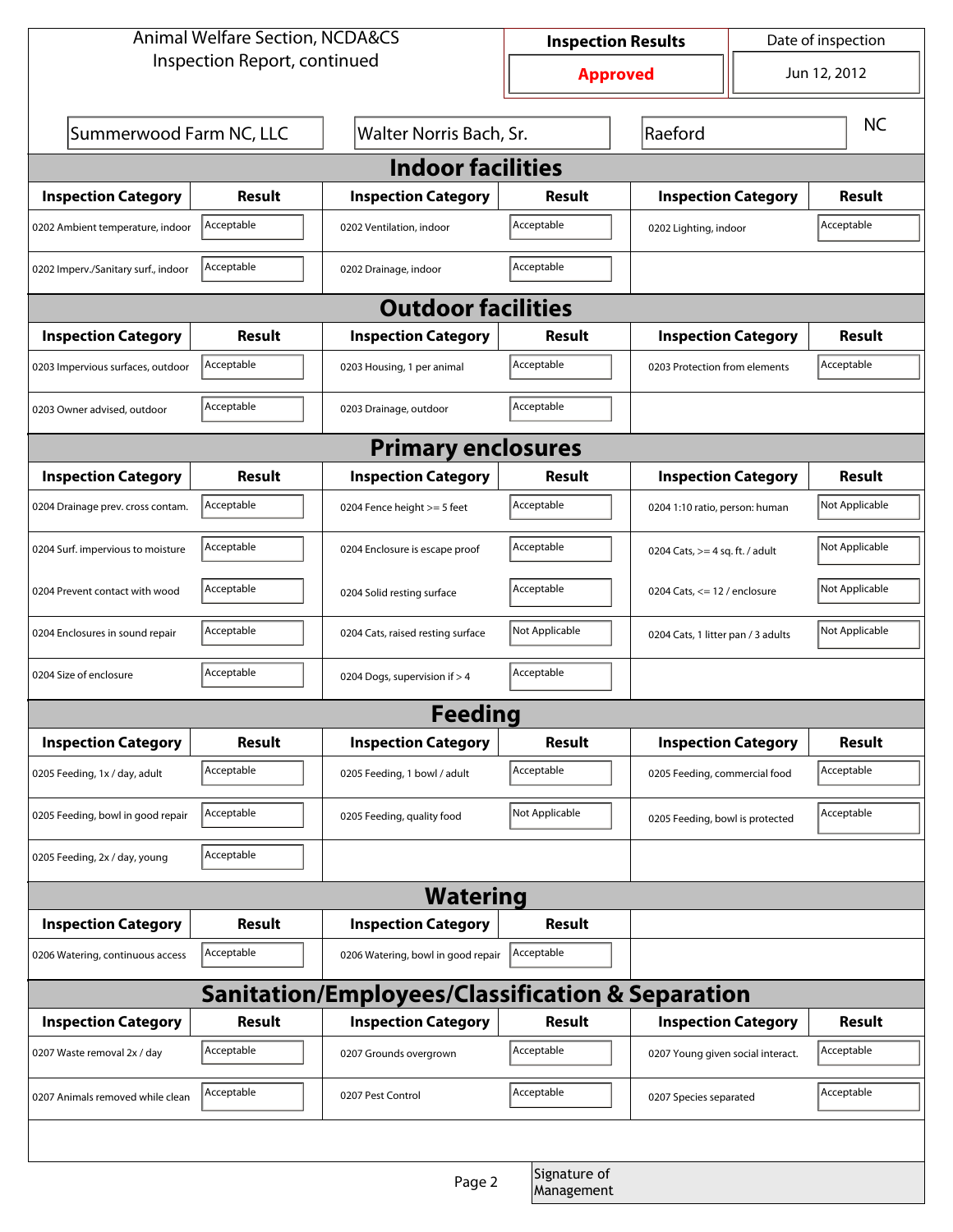| <b>Animal Welfare Section, NCDA&amp;CS</b>                                                                                                |                |                                                 | <b>Inspection Results</b>                   |                                         | Date of inspection |                |  |  |  |  |
|-------------------------------------------------------------------------------------------------------------------------------------------|----------------|-------------------------------------------------|---------------------------------------------|-----------------------------------------|--------------------|----------------|--|--|--|--|
| Inspection Report, continued                                                                                                              |                |                                                 | Jun 12, 2012<br><b>Approved</b>             |                                         |                    |                |  |  |  |  |
| Summerwood Farm NC, LLC<br>Walter Norris Bach, Sr.                                                                                        |                |                                                 |                                             | <b>NC</b>                               |                    |                |  |  |  |  |
| <b>Sanitation/Employees/Classification &amp; Separation (continued)</b>                                                                   |                |                                                 |                                             |                                         |                    |                |  |  |  |  |
| <b>Inspection Category</b>                                                                                                                | <b>Result</b>  | <b>Inspection Category</b>                      | <b>Result</b>                               | <b>Inspection Category</b>              |                    | <b>Result</b>  |  |  |  |  |
| 0207 Enclosure sanitized 2x / day                                                                                                         | Acceptable     | 0207 Number of employees                        | Acceptable<br>0207 Isolation area & signage |                                         |                    |                |  |  |  |  |
| 0207 Method of sanitation                                                                                                                 | Acceptable     | 0207 Females in estrus, separated               | Not Applicable                              | 0207 Long term care program             |                    | Acceptable     |  |  |  |  |
| 0207 Build./grnds., clean & repair                                                                                                        | Acceptable     | 0207 Owner perm, commingling                    | Not Applicable                              | 0207 Animals confined                   |                    | Acceptable     |  |  |  |  |
|                                                                                                                                           |                | 0207 Young with dam                             | Acceptable                                  |                                         |                    |                |  |  |  |  |
|                                                                                                                                           |                | <b>Veterinary Care</b>                          |                                             |                                         |                    |                |  |  |  |  |
| <b>Inspection Category</b>                                                                                                                | Result         | <b>Inspection Category</b>                      | Result                                      | <b>Inspection Category</b>              | Result             |                |  |  |  |  |
| 0210 Program of veterinary care                                                                                                           | Acceptable     | 0210 Daily observation of animals               | Acceptable                                  | 0210 Rabies vaccination                 |                    | Acceptable     |  |  |  |  |
| 0210 Veterinary care when needed                                                                                                          | Acceptable     |                                                 |                                             |                                         |                    |                |  |  |  |  |
| <b>Vehicles</b>                                                                                                                           |                |                                                 |                                             |                                         |                    |                |  |  |  |  |
| 0301 Vehicles mechanically sound                                                                                                          | Not Applicable | 0301 Fresh air and ventilation                  | Not Applicable                              | Not Applicable<br>0301 Cargo area clean |                    |                |  |  |  |  |
|                                                                                                                                           |                | <b>Primary Enclosure Used in Transportation</b> |                                             |                                         |                    |                |  |  |  |  |
| <b>Inspection Category</b>                                                                                                                | Result         | <b>Inspection Category</b>                      | <b>Result</b>                               | <b>Inspection Category</b>              |                    | Result         |  |  |  |  |
| 0302 Construction of enclosure                                                                                                            | Not Applicable | 0302 Age and species separated                  | Not Applicable                              | 0302 Size of transport enclosure        |                    | Not Applicable |  |  |  |  |
| 0302 Enclosure clean & sanitized                                                                                                          | Not Applicable |                                                 |                                             |                                         |                    |                |  |  |  |  |
| <b>Transportation: Food and Water</b>                                                                                                     |                |                                                 |                                             | <b>Transportation: Care</b>             |                    |                |  |  |  |  |
| <b>Inspection Category</b><br>Result                                                                                                      |                |                                                 |                                             | <b>Inspection Category</b>              | <b>Result</b>      |                |  |  |  |  |
| 0303 Food & water during transport Not Applicable                                                                                         |                |                                                 |                                             | 0304 Observation of animals             |                    | Not Applicable |  |  |  |  |
|                                                                                                                                           |                | Narrative Explanation, if needed                |                                             |                                         |                    |                |  |  |  |  |
| Inspection today for a new boarding kennel license, currently no animals being boarded at this time, Kennels are                          |                |                                                 |                                             |                                         |                    |                |  |  |  |  |
| set up indoors and outdoors, all facilities meet AWA regulations, and is approved for licensing at this time.                             |                |                                                 |                                             |                                         |                    |                |  |  |  |  |
|                                                                                                                                           |                |                                                 |                                             |                                         |                    |                |  |  |  |  |
| ** Add a thermometer to the indoor kennel area.                                                                                           |                |                                                 |                                             |                                         |                    |                |  |  |  |  |
|                                                                                                                                           |                |                                                 |                                             |                                         |                    |                |  |  |  |  |
|                                                                                                                                           |                |                                                 |                                             |                                         |                    |                |  |  |  |  |
|                                                                                                                                           |                |                                                 |                                             |                                         |                    |                |  |  |  |  |
| check here if additional pages of narrative are attached<br>Digital signature of inspector E. Garner<br>(disregard if report has 4 pages) |                |                                                 |                                             |                                         |                    |                |  |  |  |  |
| check here if a euthanasia inspection form is attached                                                                                    |                |                                                 |                                             |                                         |                    |                |  |  |  |  |
| Signature of<br>Page 3<br><b>Managem</b>                                                                                                  |                |                                                 |                                             |                                         |                    |                |  |  |  |  |